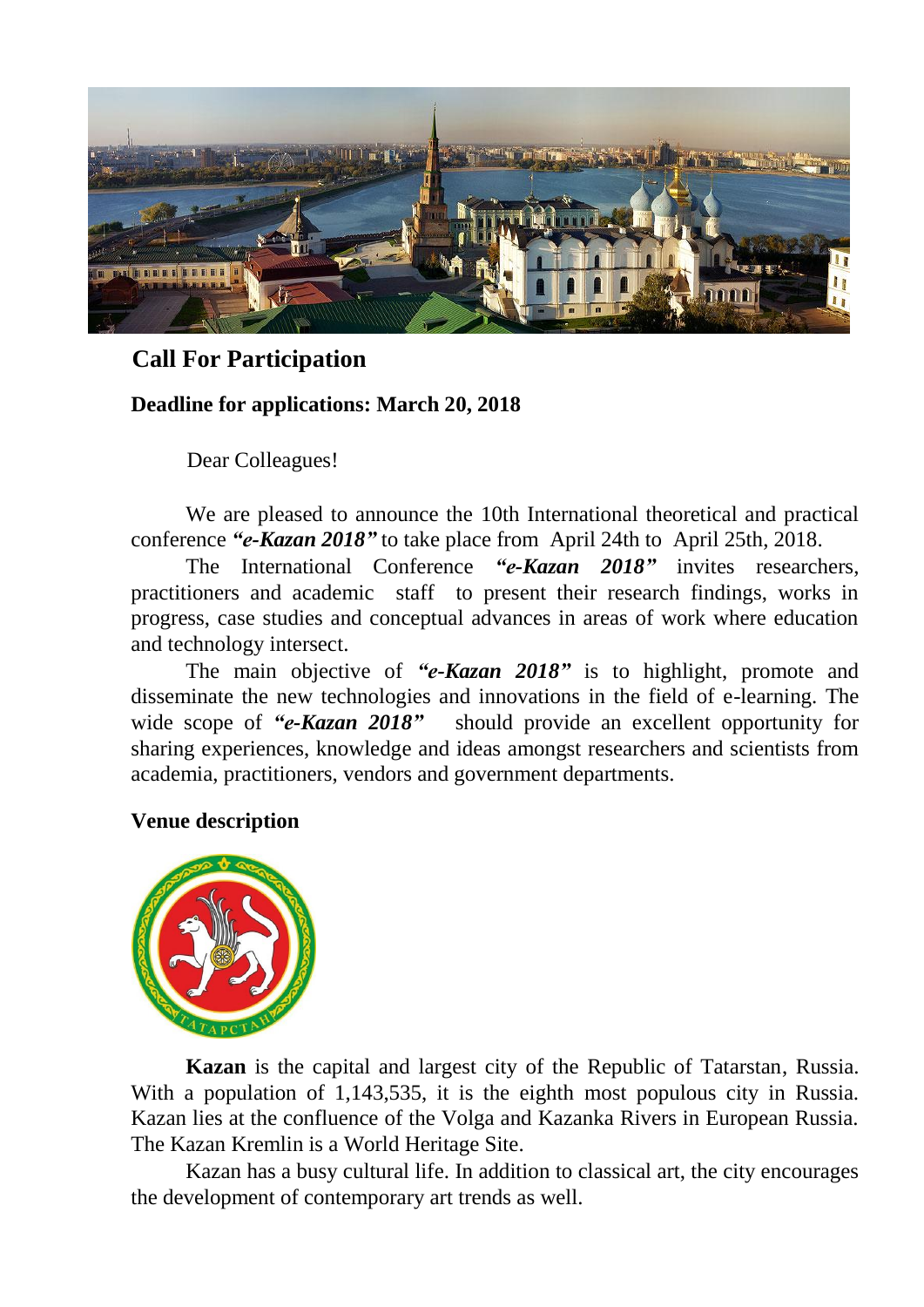There are more than 30 institutes of higher education (universities) in Kazan. More than 140 000 students are educated in the city.

Kazan Federal University, third oldest university in Russian Federation was founded in 1804.

Kazan is unique multi-national and multi-confessional city. Major religions in Kazan city are Sunni Islam and Eastern Orthodoxy. Minor religions are Catholicism, Protestantism, Judaism, Krishna's and the Baha'i Faith.

The conference will feature several excursions to the Kazan Kremlin and the Qol Sharif Mosque, Kazan museums, Raifa Orthodox Monastery and the ancient Isle of Sviyajsk near Kazan.



*[All Religions Temple](http://en.wikipedia.org/wiki/All_Religions_Temple)*[.](http://en.wikipedia.org/wiki/All_Religions_Temple) A building and cultural center built by the local artis[t Ildar Khanov](http://en.wikipedia.org/w/index.php?title=Ildar_Khanov_%28artist%29&action=edit&redlink=1)

## **Support**

This year as usual the International Conference *"e-Kazan 2018"* will benefit from Education and Science Department of Republic of Tatarstan.

# **CONFERENCE ORGANIZATION**

Organized by Institute of Social Sciences and Humanities (Kazan, Russia), Kazan Federal University (Russia), Economical University (Bratislava, Slovakia).

# **TOPICS OF INTERESTS**

Topics of interest include but are not limited to:

- Security in omni-connected world including e-learning security
- IT and ITLET standardization
- e-Learning Systems, Platforms and Architectures
- Rethinking Pedagogy in Technology-enhanced Learning
- Adaptive and Personalized Technology-enhanced Learning
- Intelligent Educational Systems
- Computer Supported Collaborative Learning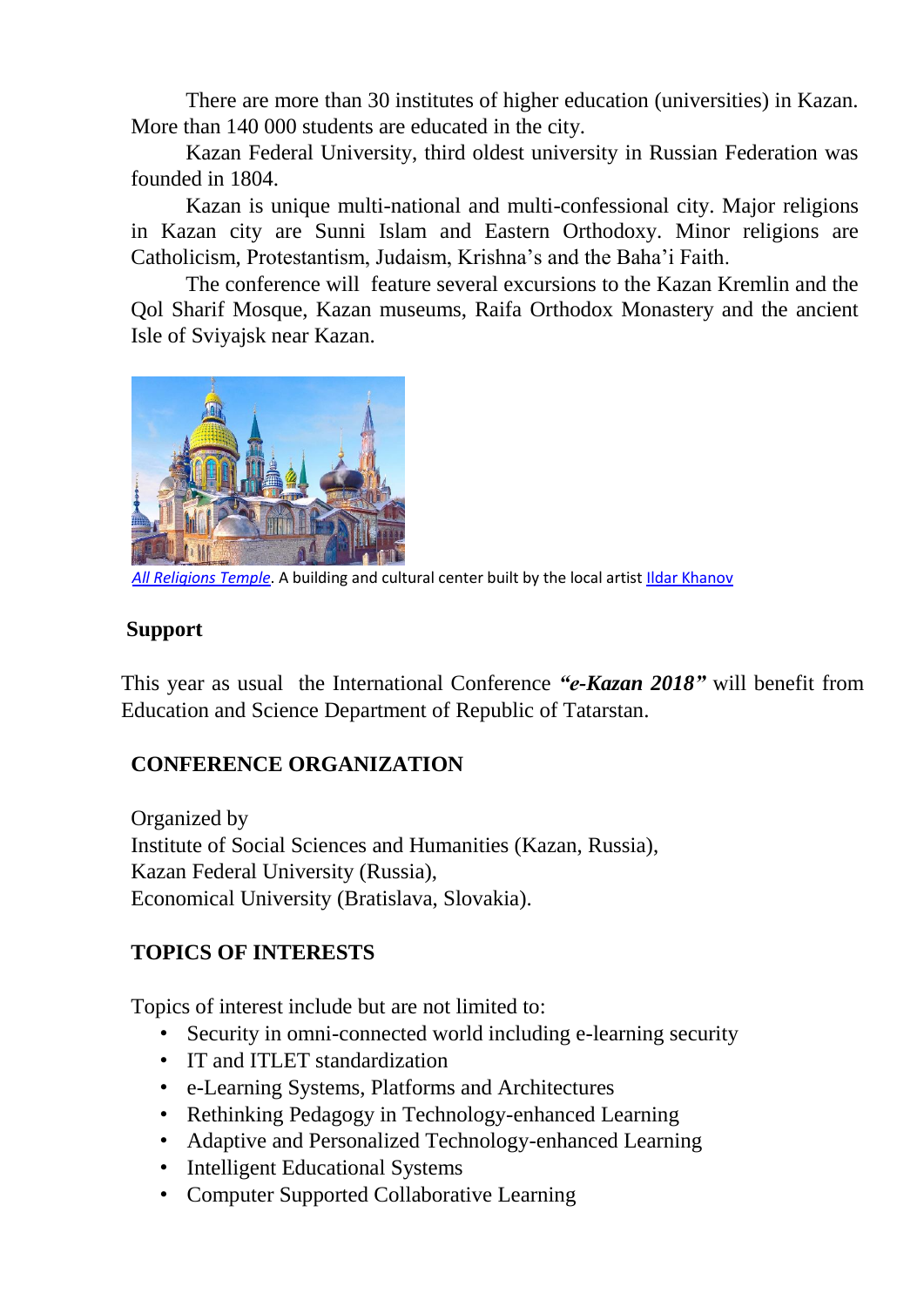- Wireless, Mobile and Ubiquitous Technologies for Learning
- Semantic Web and Ontologies for Learning Systems
- Virtual Worlds for Academic, Organizational, and Life-Long Learning & Technology-enhanced Scientific Education
- School of the Future and Future Classrooms
- Cloud-based Learning and Assessment
- Internet of Things a new paradigm of e-learning development
- Legal and economic aspects of Internet of learning Things.
- Open educational resources.

#### **SUBMISSIONS**

We invite submission of papers reporting original academic or industrial research in the area of IT and Advanced Learning Technologies. The expected types of submissions include:

\* Full paper: 6 pages

\* Short paper: 3 pages

For registration please visit [http://ek2018.e-kazan.info](http://ek2018.e-kazan.info/)

Registration is required for participating in the Conference. For more information please visit [http://ek2018.e-kazan.info](http://ek2018.e-kazan.info/)

If you don't speak Russian, you can fill the registration form below and send it to committee secretary via email ekazan@bk.ru. Please, make sure your report is attached to email when you send it. Submitted conference materials shall be published in a form of a journal by April 24, 2017.

We look forward to welcoming participants from across the globe and we hope that you will be able to join us.

Please, inform committee staff in case you need a hotel reservation and specify the date and time of your arrival. Contact via e-mail ekazan@bk.ru. For accommodation alternatives visit [http://ek2018.e-kazan.info](http://ek2018.e-kazan.info/)

## **Contact Information:**

Institute of Social Sciences and Humanities (Organizational committee) 13/16 Profsouznaya Street Kazan, Tatarstan 420111 Russian Federation

Tel +7 (960) 048-55-27 e-mail: ekazan@bk.ru **REGISTRATION FORM**